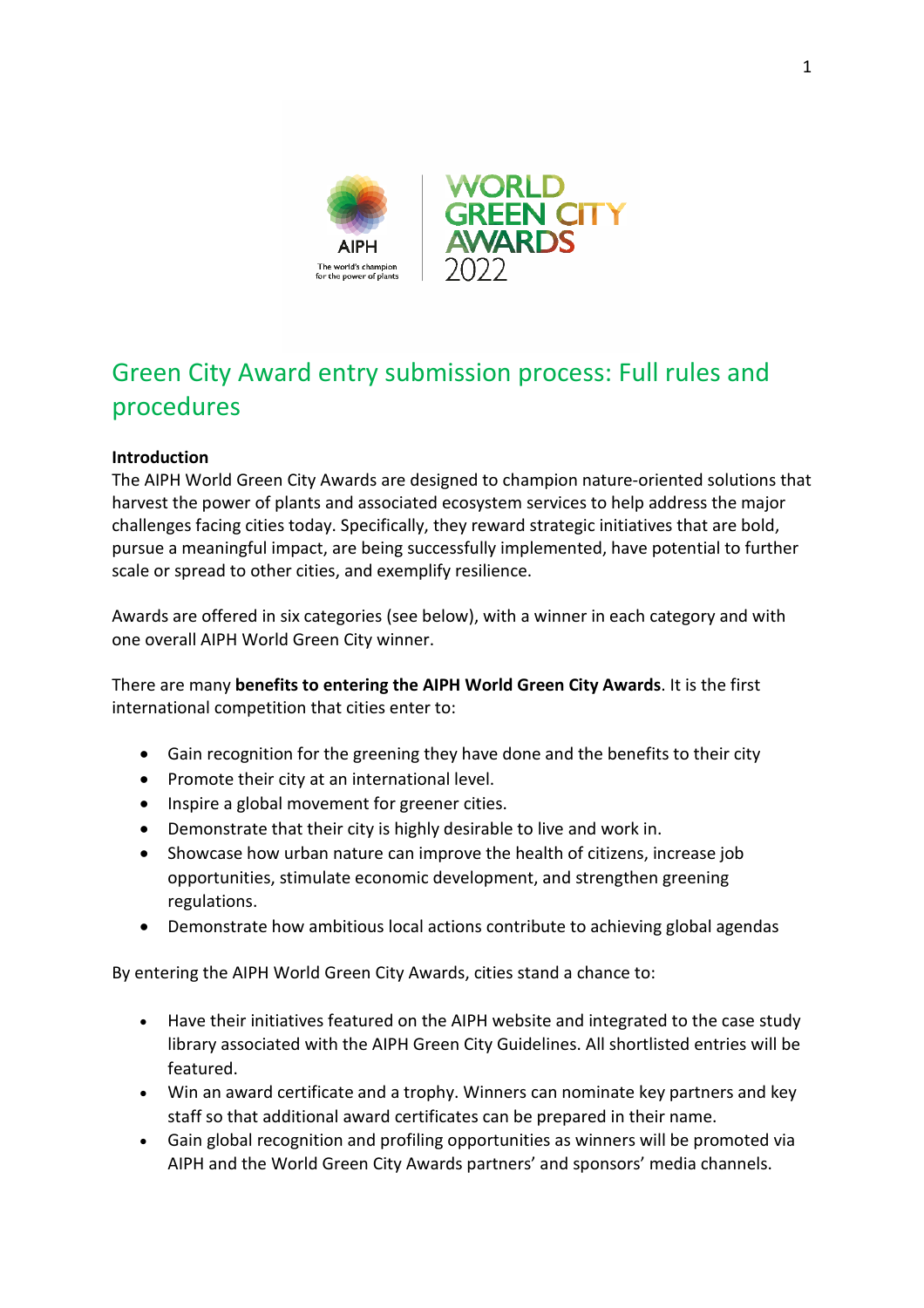- Have their city's work displayed to a significant global audience in the AIPH pavilion of an International Horticultural Expo.
- Receive up to 4 complimentary tickets to the gala event of the Awards ceremony for winners.

# **Key Dates:**

| 22 <sup>nd</sup> April 2021  | Launch of the award and call for expression of interest.       |
|------------------------------|----------------------------------------------------------------|
| 16 <sup>th</sup> June 2021   | Entries open-the application guidelines and an offline version |
|                              | of the application submission form become available to help    |
|                              | entry preparation                                              |
| 14 <sup>th</sup> March 2022  | Deadline to submit an entry                                    |
| 31 <sup>st</sup> May 2022    | Shortlisted cities announced.                                  |
| 30 <sup>th</sup> June 2022   | Additional information requested by the technical panel must   |
|                              | be submitted.                                                  |
| 29th July 2022               | Jury meets to select winners in each category and the overall  |
|                              | winner.                                                        |
| 15 <sup>th</sup> August 2022 | Winners of awards notified and invitations made to these       |
|                              | cities to attend the gala awards ceremony.                     |
| September/October            | Awards ceremony and announcement of the overall winner of      |
| 2022                         | the AIPH 2022 World Green City Award.                          |

# **Rules that apply to all entrants are as follows:**

# **Eligibility requirements:**

Any city<sup>[1](#page-1-0)</sup> around the world can submit entries to the award on condition that:

- The submission is made by the local authority governing the city such as the Mayor's or executive officer's office or the relevant department.
- The initiative described in the award has begun implementation in 2018 or later. If the initiative described is part of a longer-term approach, then the entry must only focus on and discuss results of the stage that has begun since 2018.
- The initiative described is strategic in nature ie: a policy and/or a programme leading to the delivery of a collection of related projects rather than a single project.
- The initiative described has secured all, or a substantial amount of implementation funds and can demonstrate financial viability.
- The initiative described does not feature genetically modified organisms or designated invasive alien plant species as defined by the [Convention for Biodiversity.](https://www.cbd.int/invasive/)

<span id="page-1-0"></span><sup>1</sup> We are defining a city based on the [UN-Habitat](https://unhabitat.org/sites/default/files/2020/06/city_definition_what_is_a_city.pdf) concept of a 'functional' definition of a city. **A city is defined as a single urban area, large or small, which is recognised as being under the jurisdiction of a legally defined and nationally recognised local or subnational government authority.**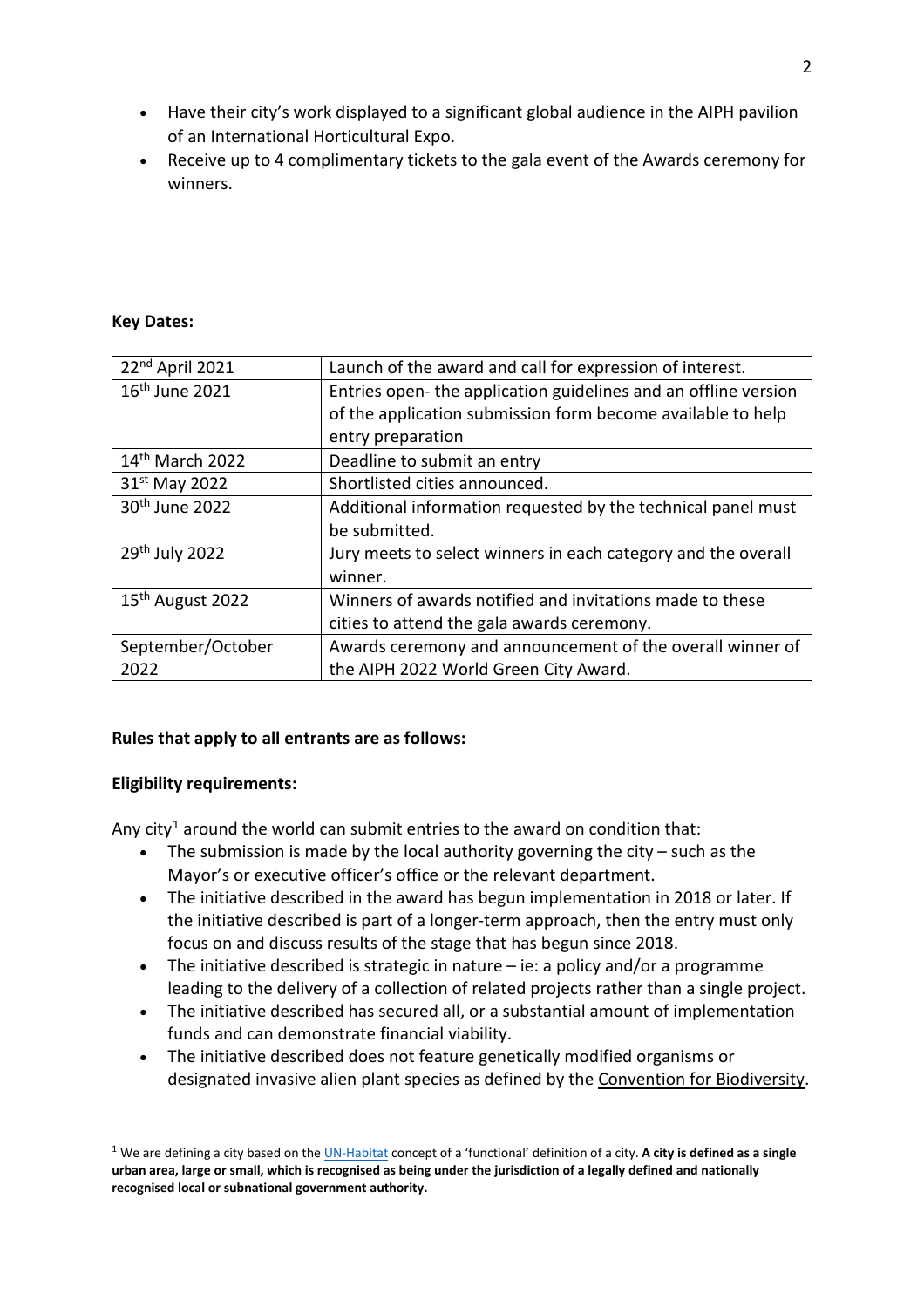#### **Submission of entries**

The procedure is designed to be simple and not time-consuming. All you need to do is fill in the online submission form using the link on [AIPH World Green City Awards.](https://aiph.org/green-city/green-city-awards/)

This is your application form, and may be completed over a period of time, saving the entry on each visit to the form. You will be able to make changes to your submission until the submission period closes on 14 March 2021. The link to the application form will become inactive on this date.

- AIPH will accept online entries only.
- On registering for an entry into the AIPH World Green City Awards, cities will be sent a pdf of the submission questions. This is for their consideration and discussion in preparing an entry only. The submission must be made online.
- Entries must nominate the main category for which the entry is to be considered. An entry may nominate a second category that aligns with the entry.
- Please restrict your answer to each question to a maximum of 250 words.
- You are encouraged to provide supporting documentation with your submission; these are not compulsory for submission however they can strengthen your application. For example: photographs, videos, press cuttings, promotional materials, procedural documents, supporting bylaws or city regulations and policies, certificates for environmental or working standards etc., in ENGLISH\*
- All photographs must be accompanied by a caption and details of credit. The photo credit line or photo credit identifies the photographer, illustrator, or copyright holder for images in a publication or on a website. Submitted photographs and videos become the property of AIPH with free and ongoing permission to use these, with credit acknowledgement, in any AIPH publicity in printed or digital media.
- All materials submitted must be in ENGLISH\*. If you submit any documents in another language (e.g. press cuttings) then the judges may not be able to read this. AIPH may offer a translation service if English is not your native language and would advise the use of this to ensure the sentiment of what is written will come across clearly to the judges. There may be a cost for this, and the cost will be borne by the entrant.
- All materials and information submitted (with the exception of client names and locations and budgets) must be free of restrictions of reproduction, so it can be used in the promotion of your work and of the Awards, should you win.
- You may request that your entry is kept confidential. All shortlisted entries and the final winners will be announced publicly.
- All entries may be used by AIPH to prepare case studies for publication on the AIPH website and other Green City promotional media. In entering the AIPH World Green City Awards, all participants give AIPH the right to use all pictures and information submitted as part of the entry in their online and offline communication.
- Entries must be accompanied by a Mayoral Declaration, signed and stamped by the signatory authorised by national law to legally represent the city. Typically, this person is the Mayor or Deputy-Mayor of the city, or can be another senior political representative who is in charge of international cooperation or sustainable development.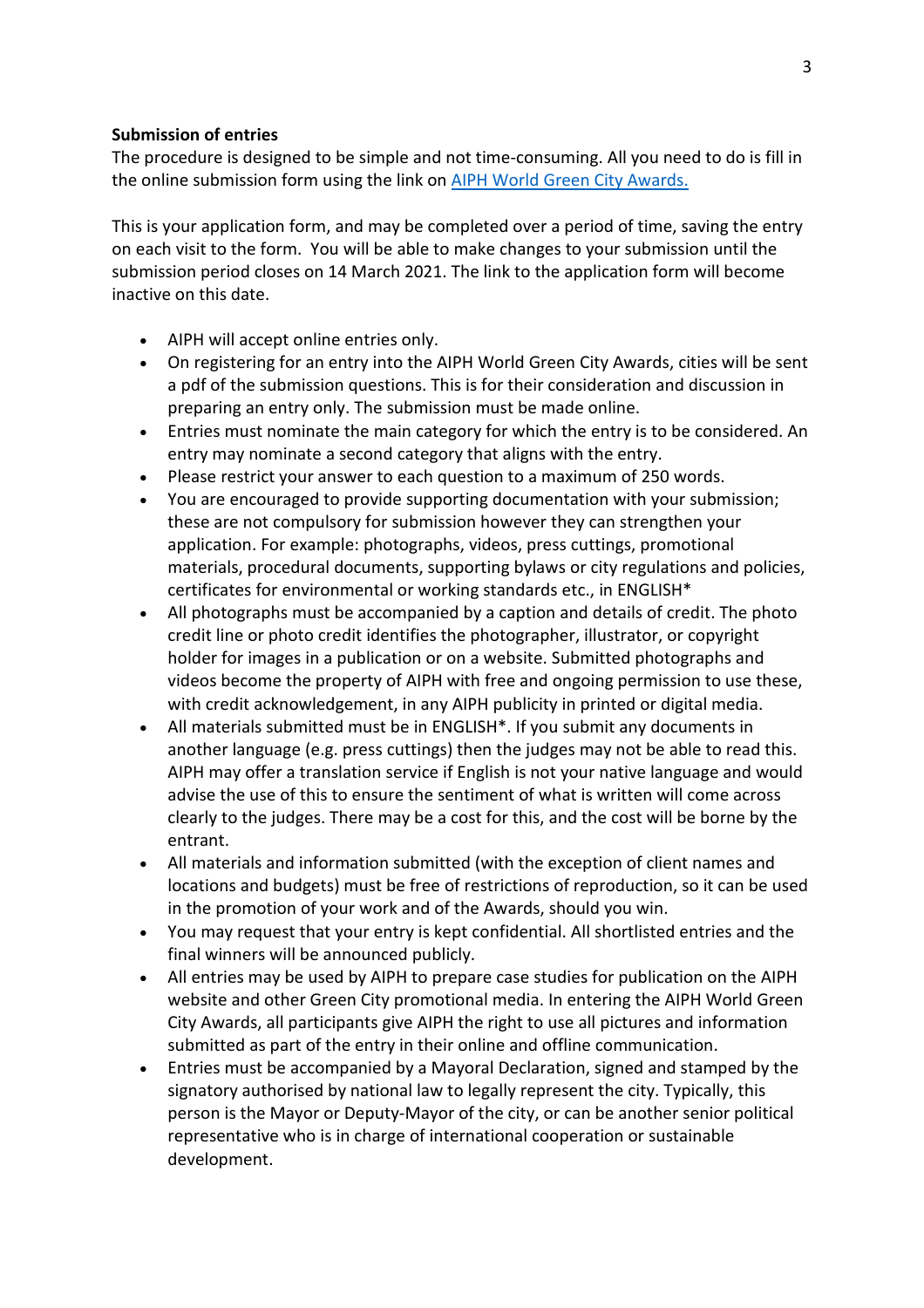\*If English is not your native language and you are not fluent, we would advise completing your entry in your native language and paying a fee for a professional translation service. This will ensure that your entry remains accurate, and that the information provided comes across clearly to the judges. If you require more help with translation into your native language, please contact events@aiph.org. A cost for any translations may be applicable.

# **Award categories**

For each submission to the awards, applicants will be asked to nominate up to two of the most relevant award categories they would like their entry to be considered for.

For the 2022 edition of the World Green City Awards, the six award categories are:

- Health and wellbeing: Addressing the medical, behavioural, and social determinants of health for residents.
- Climate change: Tackling the root causes and effects of climate change in order to build more liveable and resilient cities.
- Economic recovery and inclusive growth: Creating systems and solutions that allow all city residents to overcome economic distress and thrive.
- Biodiversity: Addressing the loss of species, habitats, ecosystem health, and genetic diversity.
- Water: Ensuring water resources are safeguarded and wisely used, with clean water available to all while also protecting residents from flooding risks.
- Social cohesion: Fostering belonging, trust and inter-generational as well as crosscultural relationships to prevent exclusion, marginalisation and violence.

If your entry involves a multi-city initiative, your submission must be based on the activities in one primary city. You may refer to activities in other cities as 'ripple effects' of the initiative beyond the primary city.

# **The judging process: overview**

Winners of the AIPH World Green City Awards are selected by a 2-stage judging process.

The first stage in evaluation of entries is by the technical panel who assesses the capacity of the entry to deliver on its stated outcomes. The evaluation and scoring by the technical panel will be passed on to the 2022 awards jury who will evaluate the capacity of the entry to influence other cities and to inspire transformative change.

# **Technical panel**

Award entries will be judged by a multidisciplinary, international technical panel with an advanced knowledge of Green City principles. The Technical Panel will select a shortlist of up to three cities for each award category, and may request additional information to be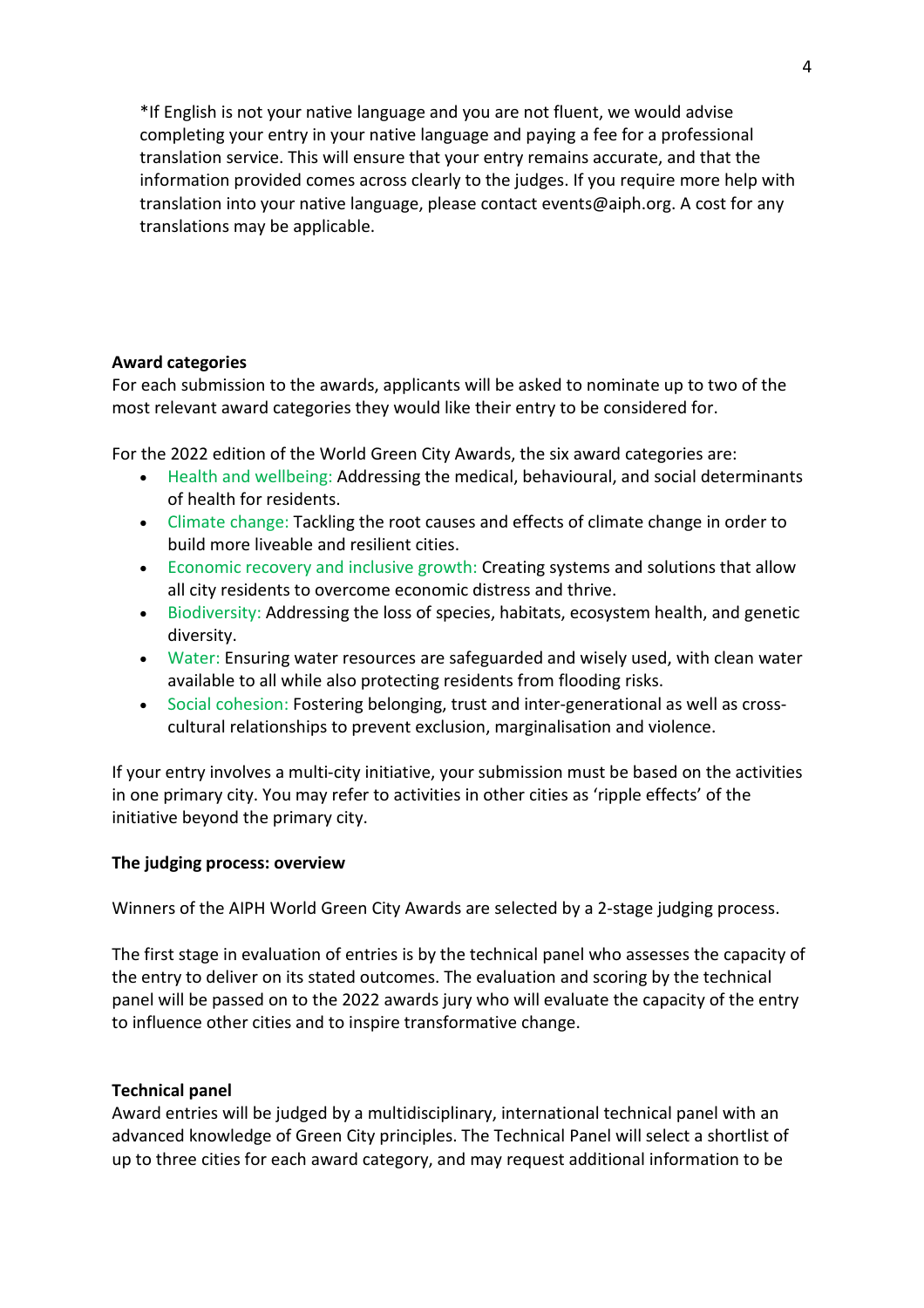submitted. The Technical Panel may also nominate entries that are not included on the shortlist for Highly Commended awards that recognise significant progress.

# **Jury**

The Jury will consist of members drawn from internationally recognised City, Nature, and Sustainability focused organisations. The jury will select winners in each category from the shortlisted entries, as well as the overall winner of the AIPH 2022 World Green City Award – The Greenest City in the World. Jurors will be appointed for one round of awards at a time.

**The decisions of the Technical Panel and Jury are final and not subject to review.**

**AIPH has the discretion to withhold awarding a winner in any category if the standard of entries is not consistent with the Green City principles and is not considered to support best practice.** 

Step 1: AIPH reviews entries to confirm eligibility and completeness of the information submitted.

Step 2: Eligible and complete entries are made available to the technical panel on 15 March 2022 for remote assessment and scoring by 6 May 2022.

Step 3: AIPH reviews the scores allocated and the recommendations made by each panellist – computing average scores for each entry, and identifying any strongly diverging views on any given entry to help facilitate discussions (see Step 4).

Step 4: An online meeting of the technical panel will be held in May 2022 where panellists will select from the entries having achieved the top grades, up to three "shortlisted" submissions per category. Panellists may nominate entries that are not included on the shortlist for Highly Commended awards. Panellists may also make recommendations for which entries among the shortlist could be considered by the 2022 jury for the AIPH World Green City Award.

Step 5: AIPH notifies shortlisted entries (31 May 2022) who will have the opportunity to submit additional information in the areas where they have comparatively scored the lowest. Shortlisted entries will be given 30 days to submit additional information.

Step 6: The 2022 jury is provided with access to the shortlisted submissions, together with the scores, comments and recommendations made by the technical panel as well as any additional information the shortlisted candidates might have submitted.

Step 7: A virtual meeting of the 2022 jury is held where jurors select one winner per category and one overall AIPH World Green City winner.

# **Disclaimer:**

• The information used in evaluation of the awards and presented in AIPH media is received from applicants in good faith. The details submitted by applicants in the online entry form are not researched by AIPH nor are deliberately and factually substantiated. Applicants are responsible for the authenticity and legitimacy of the